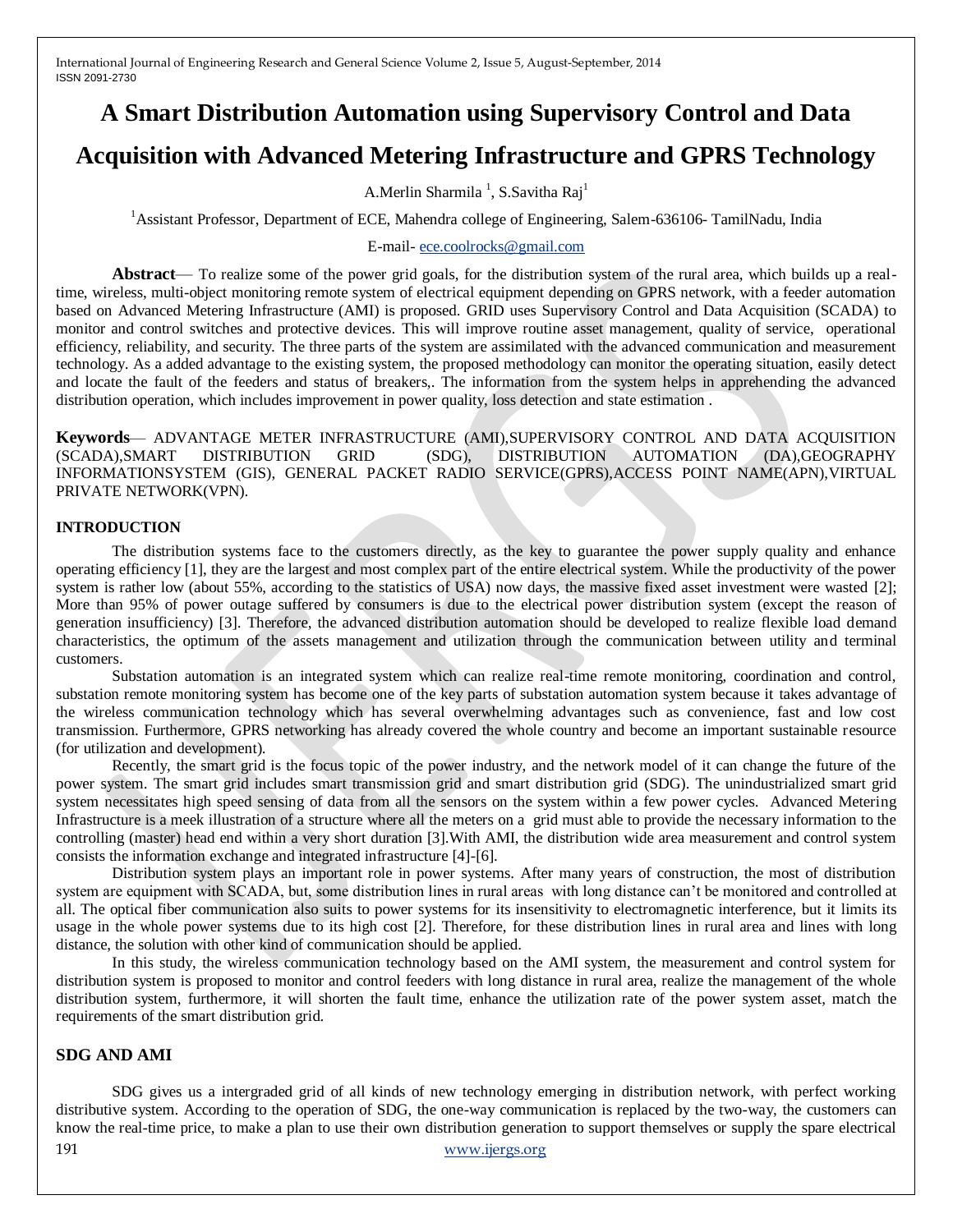power to power system and charge at the period of high-price or they make decision to turn on electrical applications at the low price period.

The SDG requires high speed communication to the customers on the system. So, the two-way communication system is used to realize some function of SDG [3]. While SCADA infrastructure is typically limited due to cost, so that AMI is implemented.

AMI is the deployment of a metering solution with two-way communications to enable time stamping of meter data, outage reporting, communication into the customer premise, service connect/disconnect, on-request reads, and other functions.

The AMI systems provide a unique opportunity to gather more information on voltage, current, power, and outages across the distribution grid to enable new and exciting applications.

In the proposed system, the data gathered from AMI is used to monitor the operation status of the distribution feeder, if a fault occurred, the software will detect its location and send the command to switch off the relevant switches, furthermore, after the fault disappeared, those switches can be switched on remotely. That is a task required to realize a smart distribution grid.

#### **PROPOSED ARCHITECTURE OF AMI SYSTEM**

The measurement and control system consists of three parts, the measurement and controlling device (M&C device), communication network, and data processing center. Fig.1 shows the block-diagram of the proposed system. There are two 10kV feeders, which have 2 section switches (or recloser) each, a loop switch connects the two feeder together. The 4 section switches (S1- S4) and the loop switch (LS) are equipped with GPRS communication FTU, which is called GFTU.



**Fig.1** The architecture of the AMI system

### *MEASUREMENT AND CONTROL DEVICE*

The measurement and controlling device consists of GPRS communication module and FTU, the GFTU is connected with switches, reclosers or breakers, gathers data from meters or switches. The configuration of the GFTU is shown in Fig.2.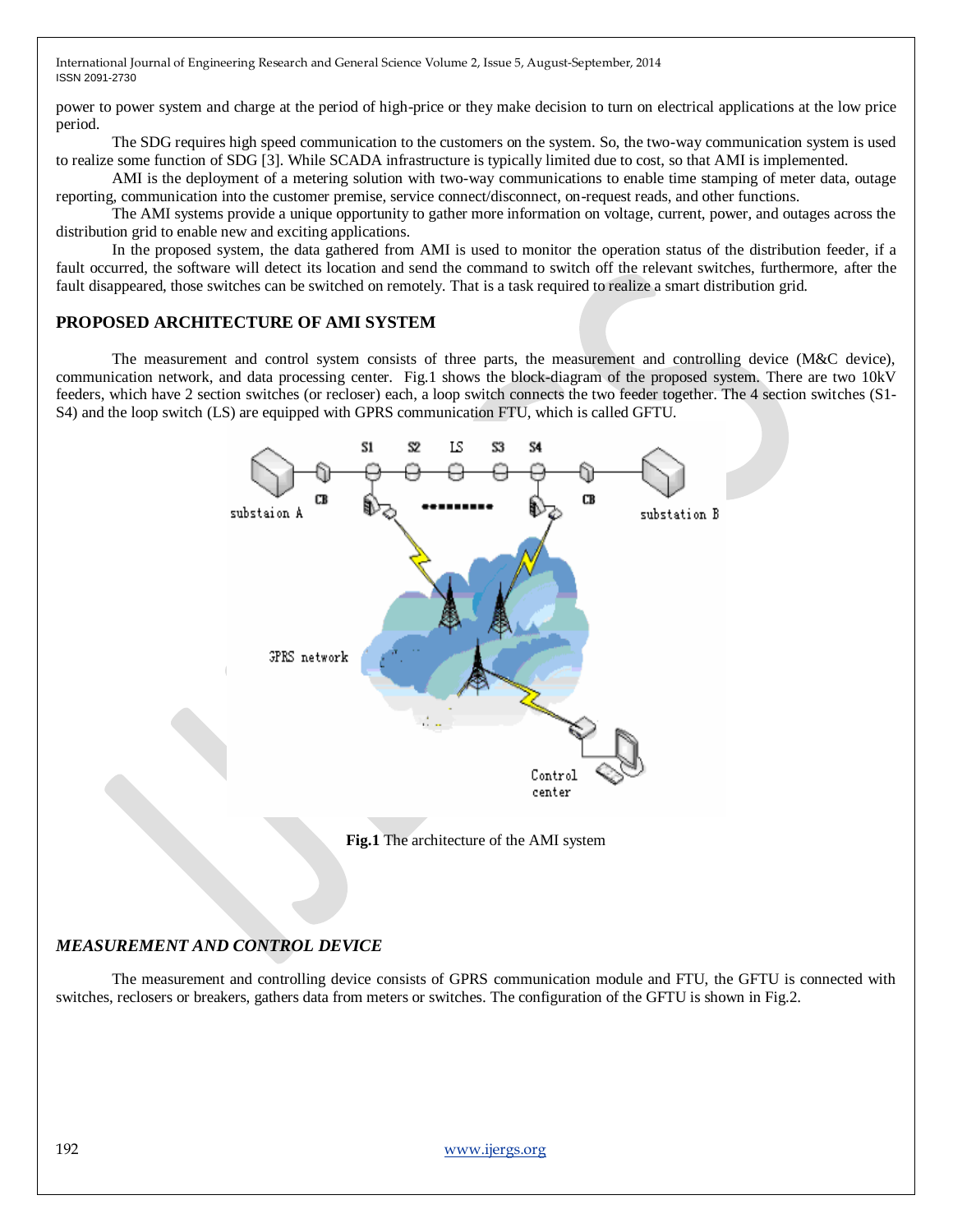

**Fig.2** The diagram of the GFTU

The microcontroller collects and packages the data of the switch, and then sends them to the control center by GPRS network. The data collected includes voltage, current, power factor and so on. On the other hand, the GFTU receives the command from the control center and controls switches on or off.

#### *COMMUNICATION NETWORK*

 $\overline{1}$ 

In the proposed system with AMI, there are two levels of communication, the first level is from switches or meters to GFTUs by RS-232 or RS-485. The second level is the communication between GFTUs and the center. The GPRS communication network includes GPRS modules, which is embedded in the GFTUs, GPRS network and the server.

In this system, APN (Access Point Name) private tunnel and VPN (virtual private network) encryption and authentication technology were adopted in the control center. Each GFTU has a static IP address, they register and send data to APN (given by mobile department), and then the data are sent to the server. For the adoption of the technology of exchanging tunnel, the user can be identified. The user's data would be transmitted through the public network with high security and speed. The scheme of the GPRS network is shown in Fig.3.



**Fig.3** Schemes of the GPRS network in the AMI system

193 [www.ijergs.org](http://www.ijergs.org/)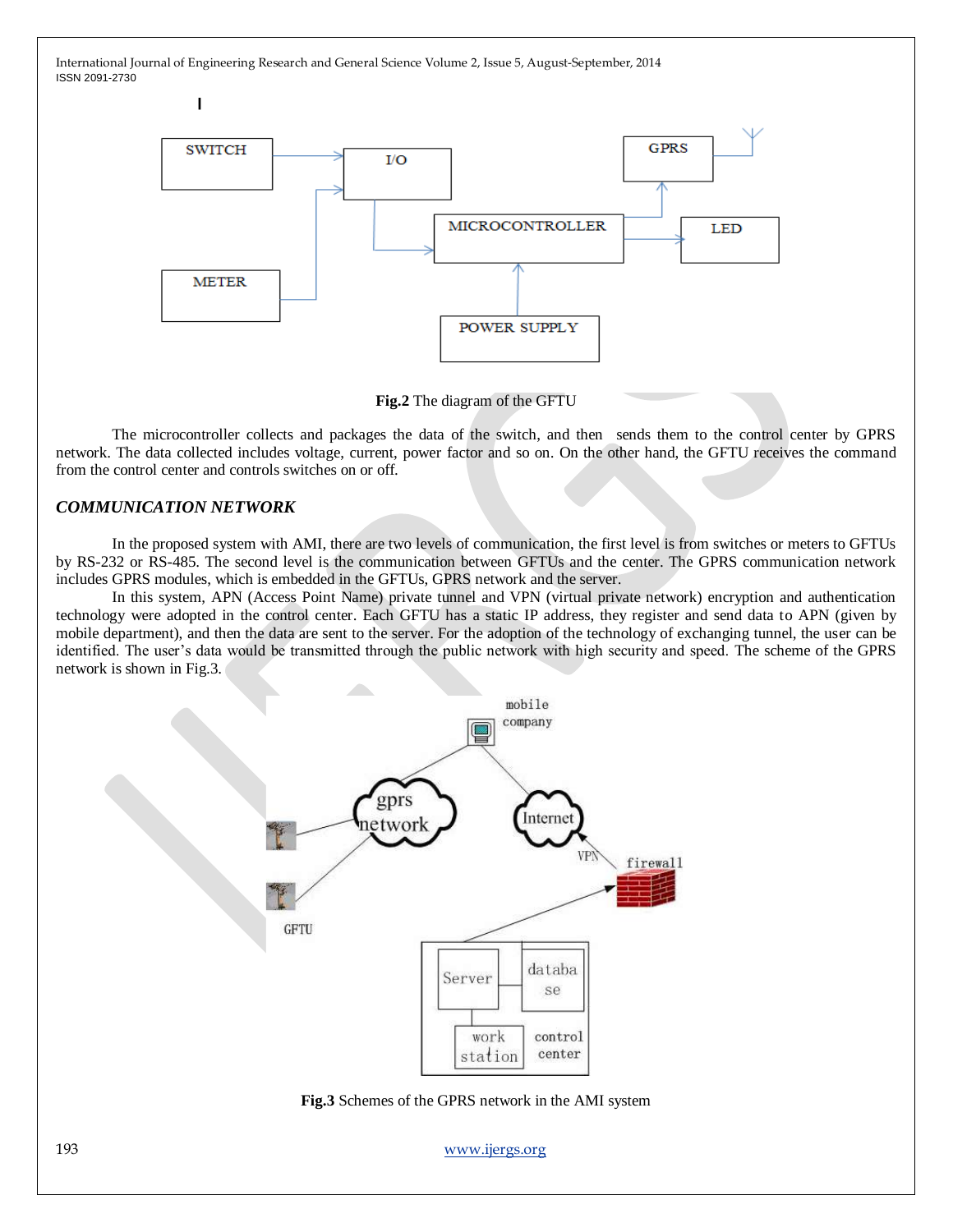#### *PROCESSING SOFTWARE*

The processing software includes database and GIS (Geography Information System) the software gathers, process and transmit data to realize such functions:

-Display the current operating situation of the feeder onScreen;

-The fault detecting, locating, insulating and restoration in distribution systems.

In the system, data transmission between the switches and the GFTU, the GFTU and the center are bidirectional. The operator in the center monitors the operating situation of the feeder and also controls the switches in the feeder when a fault occurs.

#### *FAULT DETECTION AND LOCATION*

The distribution feeder enhances the outage management systems, to enable the "fault diagnose" capabilities of the software, which will not only lead to improved outage restoration times and also provides support for moreeffective restoration procedures.

The GFTUs collects the operating information of the switches such as voltage, current and its status. If a fault occurs, the CB willswitch off immediately receiving the current operating information from all GFTUs. In the center, the fault can be located with the help of the data from every GFTU on feeders, according to the fault current.

If it is a transient fault, the CB would reclose successfully after several seconds. If not, it would open again. The action of switches will be recorded, to make the decision to switch off the relevant switches to insulate the fault, and to reconstruct the distribution feeder to make the loss low.

For example, as shown in Fig.4, the hand to hand circle between the substation A and B, the loop switch is in off state. When a permanent fault occurs between S2 and S3, the CB at line A trips and at the same time GFTUs at the line A sents the voltage and current parameter to the control center, the fault current will be found in data from S1 and S2, otherwise from S3 and S4.

According to the topological structure, the fault was located between S2 and S3 should be switched off and the CB should be switched on remotely to restore the power supply of the feeder circuit.

#### *AID TO ADO*

*To* work with other systems, the monitor and control system helps in running the advanced distribution operation (ADO) of the whole distribution system, the connection of the proposed system with other software is shown as Fig 6.

#### *MAKETHEINVISIBLEVISIBLE*

The geography information system (GIS) receives the data and display on the map, so the operating situation of feeders can monitor clearly. When the fault occurs, it is displayed on the map along with its location. This helps workers to find easily.

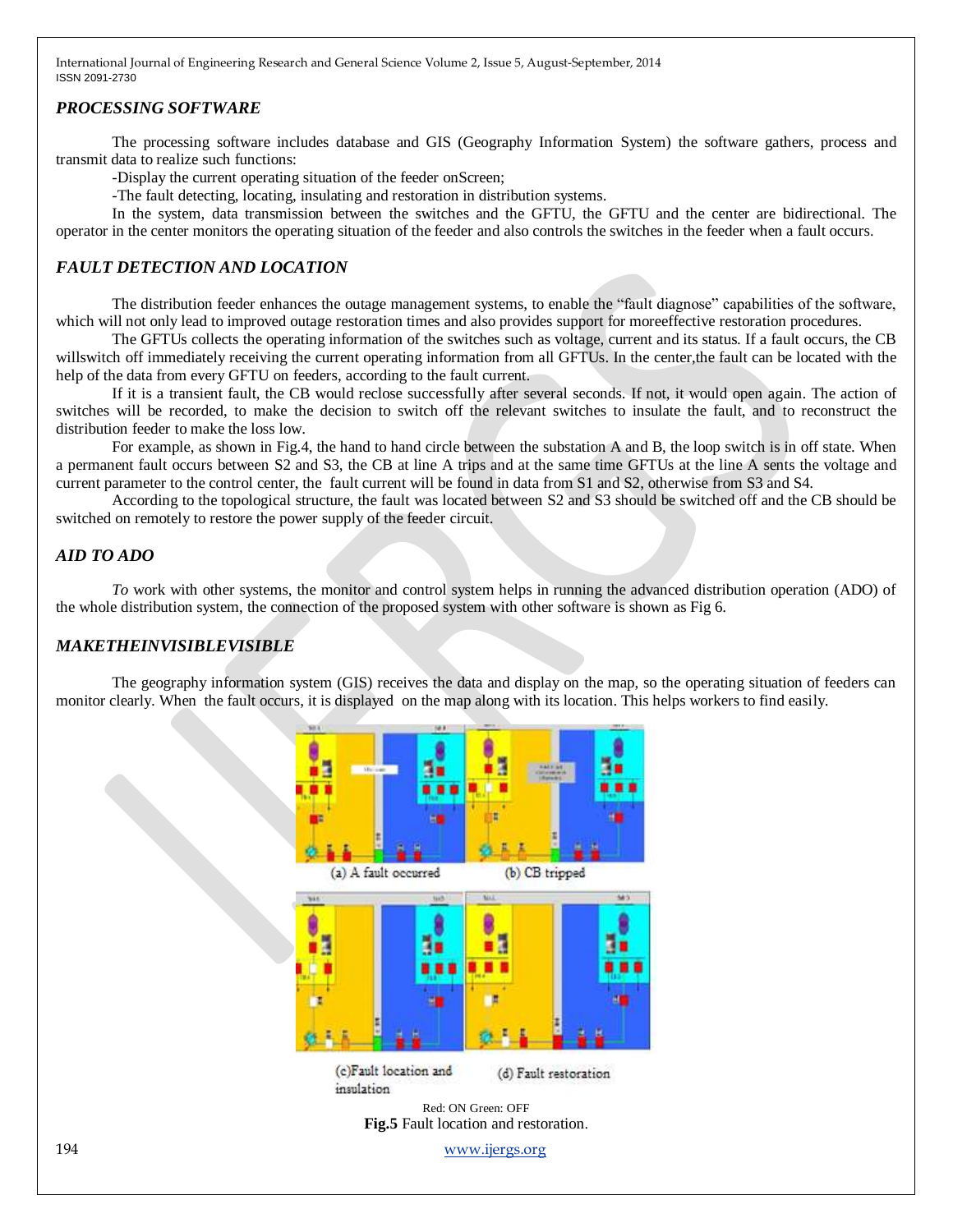#### *IMPROVE POWER QUALITY*

The GFTUs collects the voltage value at the different point of the feeder, the power parameters like harmonic value and reactive power can be analysed quickly helping the utility to adopt relent technology and improving the power quality of the device and also avoids the unnecessary investment.

#### *LOSS DETECTION*

It is very difficult to know the actual losses on thedistribution network. Generally, rules of thumb are used to estimate the power losses. It is probable to calculate the system losses by relating information nodes at the distribution feeder and distribution transformers. This empowers better tracking and efficacy on the distribution network.

#### *STATEESTIMATION*

The measurements are only available at thedistribution substations. The power flowing on the distribution grid are unclear, they are typically allocated using the generic models or transformer kVA rating.

By utilizing the information from the beginning and end of the distribution feeders,accurate load models can be computed allowing accurate load estimation on the distribution grid.

This data is perilous to understand the impact and benefits of connecting renewable energy sources to the distribution grid.



#### **APPLICATION CASES**

The proposed monitor and control system has run for more than one year with success in Qingdao utilities Shandong Province, China. The distribution feeder lines, line Y and line Q, are located in the north urban area of the Qingdao city, far away from the central office, about 30km. Before the installation, the lines were patrolled manually every day or week and those switches were on or off manually, it was difficult to find the fault location. 7 GFTUs were equipped in the two feeders.

The application of the proposed system helped in gathering the data almost immediately and shortened the time used to location the fault. When the measurement and controlling system based AMI was coming into use, a comprehensive test carried, as shown in the Table 1.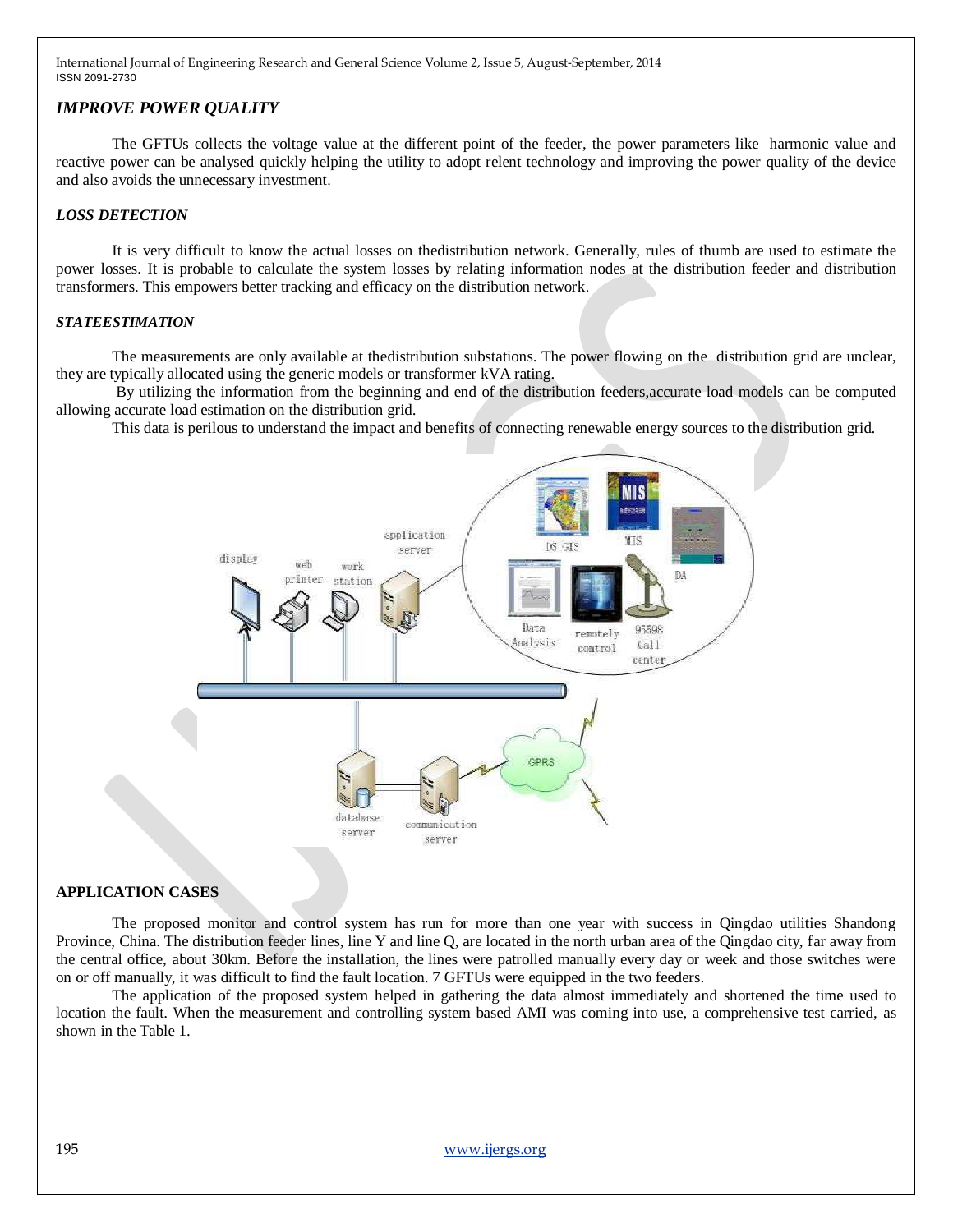| Table 1. The Test Item and the Result of the system |  |  |  |  |  |
|-----------------------------------------------------|--|--|--|--|--|
|-----------------------------------------------------|--|--|--|--|--|

| Item                                     | Result                                                      |
|------------------------------------------|-------------------------------------------------------------|
| Switch on/off the loop<br>switch 3 times | Correct<br>Success rate: 100%<br>Response time: 1.2 seconds |
| Remote reading every 5<br>minutes        | GPRS code loss rate: less<br>than $1\%$                     |

The proposed system is cost-effective. To the information from the company, the power supply of the two lines are 12.3026MkWH and 6.70MkWH, if two fault occurs in each line, the benefit of the measurement and control system for distribution feeder is listed in Table 2.

| <b>Item</b>                     | <b>Benefit</b>     |  |  |
|---------------------------------|--------------------|--|--|
|                                 |                    |  |  |
| Saved time to seek the          | More than 10 hours |  |  |
| fault                           |                    |  |  |
|                                 |                    |  |  |
| Saved Transportation fee        | 500,000Yuan RMB    |  |  |
|                                 |                    |  |  |
| <b>Avoided Electricity Loss</b> | 44,000KWH          |  |  |
|                                 |                    |  |  |
| <b>Saved Device Loss</b>        | 2530,000Yuan RMB   |  |  |
|                                 |                    |  |  |
| <b>Total Benefit</b>            | 3610,000Yuan RMB   |  |  |
|                                 |                    |  |  |

|  |  |  | Table 2. The benefit of the system |  |  |  |
|--|--|--|------------------------------------|--|--|--|
|--|--|--|------------------------------------|--|--|--|

#### **CONCLUSION**

Smart grid is a throng of perceptions that includes newpower delivery components, control and monitoring throughout the power grid and more informed customer options about the next generation power system. Smart distribution grid is an important part in it. To realize the smart distribution grid, an AMI based measurement and control system for the distribution system is proposed in this paper.

It enables utilities to run the advanced distribution operation in a cost-effective manner. The adoption of advanced multicommunication media, such as GPRS or 3G, enables the AMI system to collect the meter data quickly with accuracy automatically. The proposed system can work on existed feeder automation system with other communication types, and integrate distribution automation system to reduce the labour cost, accurate loss detection and load forecasting. It will be a very important installation to the realization of the smart distribution grid.

#### **REFERENCES:**

- [1] XIAO Shijie, "Consideration of technology for constructing Chinesesmart grid," *Automation of Electric Power Systems*, vol.33, pp.124,2009 .
- [2] MCGRANAGHAN M, GOODMAN F., "Technical and systemrequirement s for advanced distribution automation," *Proceedings ofthe 18th International Conference on Electricity Distribution*, June 6-9 ,2005 , Turin , Italy : 5p.
- [3] XU Bingyin , LI Tianyou , XUE Yong duan2, "Smart Distribution Gridand Distribution Automation," *Automation of Electric Power Systems,*vol.33, pp. 38-41, 2009.
- [4] YU Yixing, LUAN Wenpeng, "Smart Grid", *Power System Technology*, vol. 25, pp. 7-11, 2009.
- [5] YU Yi-xin, ‗Technical Composition of Smart Grid and itsImplementation Sequence,‖ *Southern Power System Technology*, vol.3,pp.1-5 ,2009
- [6] Collier S E. "Ten Steps to a Smarter Grid," *Rural Electric PowerConference, REPC'09*, IEEE.2009.
- [7] Sumanth S., Simha V., Bapat J., and et al., "Data Communication overthe Smart Grid," *International Symposium on Power LineCommunications and Its Applications,* pp.273 – 279, 2009.